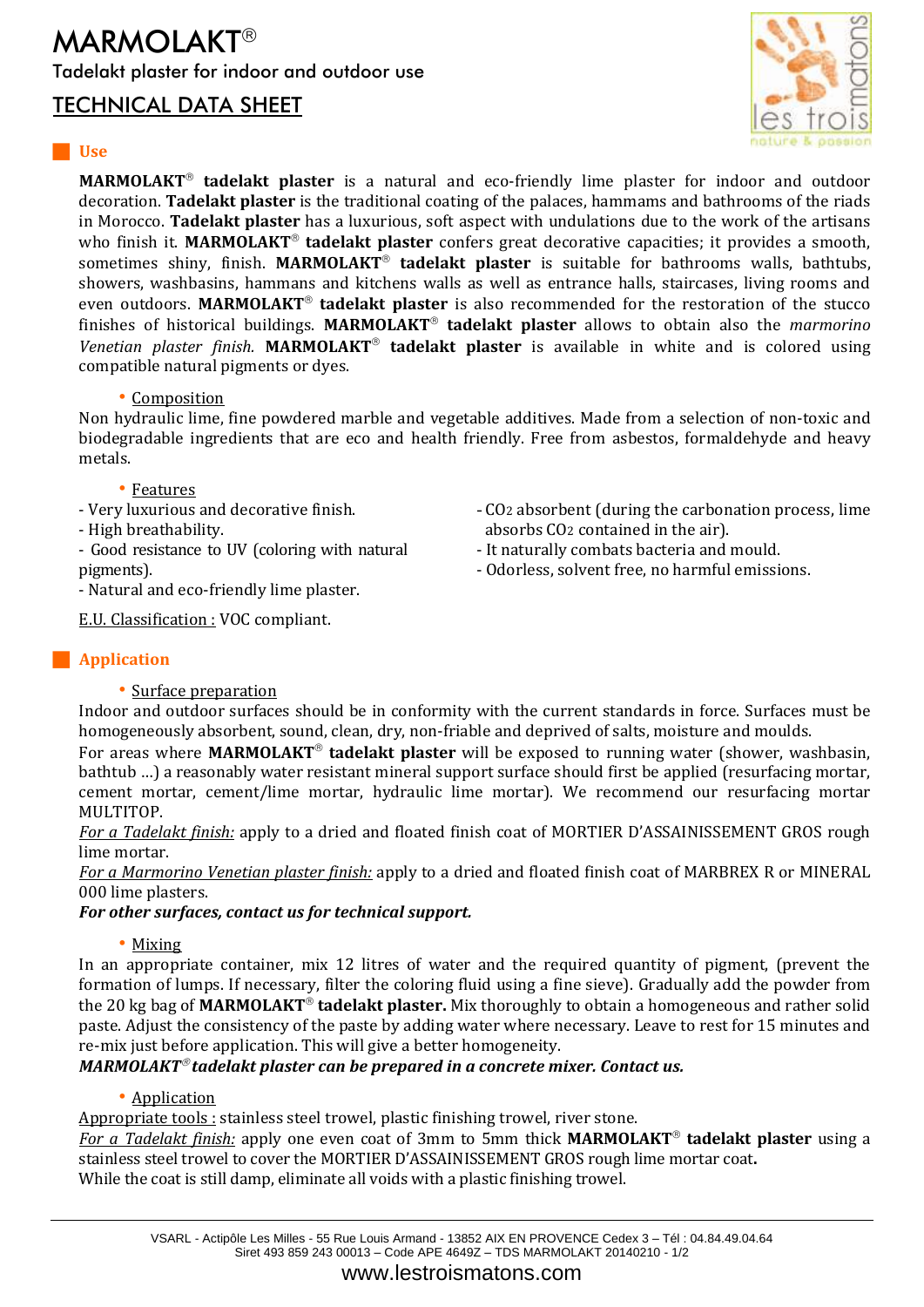# **MARMOLAKT<sup>®</sup>** Tadelakt plaster for indoor and outdoor use

## TECHNICAL DATA SHEET



Finally, polish mechanically before it dries completely, using a river stone or a stainless steel trowel to provide a smooth, sometimes shiny, finish and treat with a soft soap (Marseille soap or Black soap**)** to acquire the final appearance and water resistance.

*For a Marmorino Venetian plaster finish:* apply one even coat of 1mm to 1.5mm thick **MARMOLAKT<sup>®</sup> tadelakt plaster** using a stainless steel trowel to cover the grain of the MARBREX R or MINERAL 000 lime plasters. When the coat begins to harden, apply a thin second coat *a fresco* (wet on wet). Finally, polish mechanically before it dries completely, using the stainless steel trowel or the plastic finishing trowel or a river stone to provide a smooth, sometimes shiny, finish and treat with a soft soap (Marseille soap or Black soap**)** if desired.

*A polychrome effect may be obtained by overlapping different colors of MARMOLAKT tadelakt plaster or by applying a final coat a fresco of our FINITION S lime stucco.*

### • Drying

24 hrs to 48 hrs depending on the absorbency of the substrate and the ambient humidity.

*Where humidity, condensation or water-vapor is present, efflorescence, whitening, variations in color and fading may occur on surfaces that are not totally carbonated. Before treat, protect the end result from any rain for several days. To accelerate carbonation after the tadelakt plaster has thoroughly dried, we recommend that you spray the surface gently from bottom to top with clean water using a low pressure spray. Avoid any streaming. Repeat this several times, leaving time to dry in between each spraying.*

• Coverage

- *For Tadelakt finish:* 3 kg to 5 kg / m².

- *For Marmorino Venetian plaster finish:* 1 kg to 2 kg / m².

*Depending on the surface and the desired end result.*

• Protection

To protect the surfaces from water and stains: waterproof using a soft soap (Marseille soap or black soap) or our HYDRO R / HYDROMAT water repellents (2 to 3 coats) and then wax with our CIRE SOLIDE natural bees and carnauba wax (2 to 3 coats).

For a highly protection, do not apply soft soap or wax but waterproof using our HYTOP water and oil repellent.

For outdoor work, waterproof with 1 or 2 coats of our HYDRO R / HYDROMAT water repellents for a natural matt finish or with our HYTOP water and oil repellent for a shine wax finish.

### *Check for total waterproofing before running any water.*

• Practical advice

Clean all tools with water immediately after use.

Apply and store at a temperature of  $+5^{\circ}$ C to  $+30^{\circ}$ C (40 $^{\circ}$ F or 85 $^{\circ}$ F).

Do not apply to hot or damp surfaces or those directly exposed to the sun, or in the wind or the rain.

Each wall section should be finished the same day. All overlapping should be done in corners or door angles. Protect the surrounding areas from splashes or clean with water immediately.

### **Health Caution**

Irritating to the eyes and skin. MARMOLAKT<sup>®</sup> tadelakt plaster contains lime and is alkaline on contact with water. During mixing and application avoid contact with eyes. In case of contact with the eyes, rinse well with fresh water and contact a specialist if any symptoms persist. Avoid prolonged contact with skin. Keep out of the reach of children.

### **Storage**

**MARMOLAKT<sup>®</sup> tadelakt plaster** will keep for one year in its original closed packaging. Protect from frost and humidity. However, as it is essentially lime, it will keep for several days if it is covered with a thin layer of clean water. However, we recommend that you only prepare the quantity required.